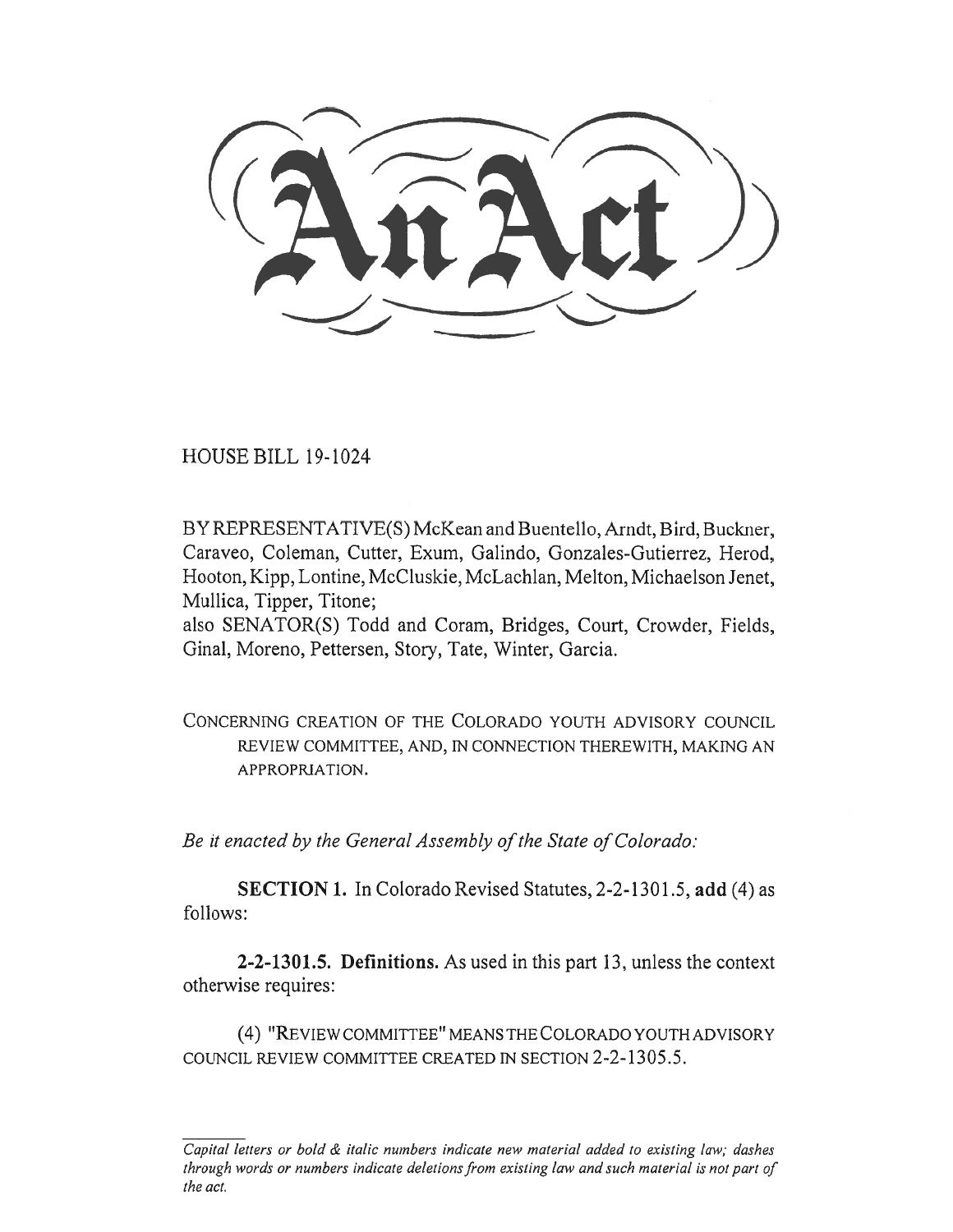**SECTION 2.** In Colorado Revised Statutes, 2-2-1304, **add** (6) as follows:

**2-2-1304. Duties - meetings - community outreach - designation of organization to accept donations - authority to contract - repeal.**  (6) (a) (I) ON OR BEFORE JULY 15, 2019, THE COUNCIL SHALL SELECT FIVE MEMBERS TO SERVE AS NONVOTING MEMBERS OF THE REVIEW COMMITTEE DURING THE 2019 INTERIM.

(II) THIS SUBSECTION (6)(a) IS REPEALED, EFFECTIVE JUNE 30, 2020.

(b) ON OR BEFORE APRIL 30, 2020, AND ON OR BEFORE APRIL 30 OF EACH YEAR THEREAFTER, THE COUNCIL SHALL SELECT FIVE MEMBERS TO SERVE AS NONVOTING MEMBERS OF THE REVIEW COMMITTEE DURING THE SUBSEQUENT LEGISLATIVE INTERIM.

(c) THE COUNCIL SHALL NOTIFY THE DIRECTOR OF RESEARCH OF THE LEGISLATIVE COUNCIL OF THE APPOINTMENTS MADE PURSUANT TO THIS SUBSECTION  $(6)$ .

**SECTION 3.** In Colorado Revised Statutes, **add** 2-2-1305.5 as follows:

**2-2-1305.5. Colorado youth advisory council review committee - created - repeal.** (1) THERE IS CREATED IN THE LEGISLATIVE BRANCH THE COLORADO YOUTH ADVISORY COUNCIL REVIEW COMMITTEE TO REVIEW THE COUNCIL'S WORK AND TO RECOMMEND LEGISLATION REGARDING ISSUES AFFECTING COLORADO YOUTH. THE COMMITTEE IS COMPRISED OF TEN MEMBERS, AS DESCRIBED IN SUBSECTION (2) OF THIS SECTION.

(2) (a) THE REVIEW COMMITTEE INCLUDES FIVE VOTING MEMBERS, AS FOLLOWS:

(I) THE FOUR LEGISLATIVE MEMBERS OF THE COUNCIL, AS DESCRIBED IN SECTION 2-2-1303 (1)(a); AND

(II) ONE MEMBER OF THE LEGISLATIVE COUNCIL, CREATED IN SECTION 2-3-301, APPOINTED PURSUANT TO SUBSECTION (3) OF THIS SECTION.

PAGE 2-HOUSE BILL 19-1024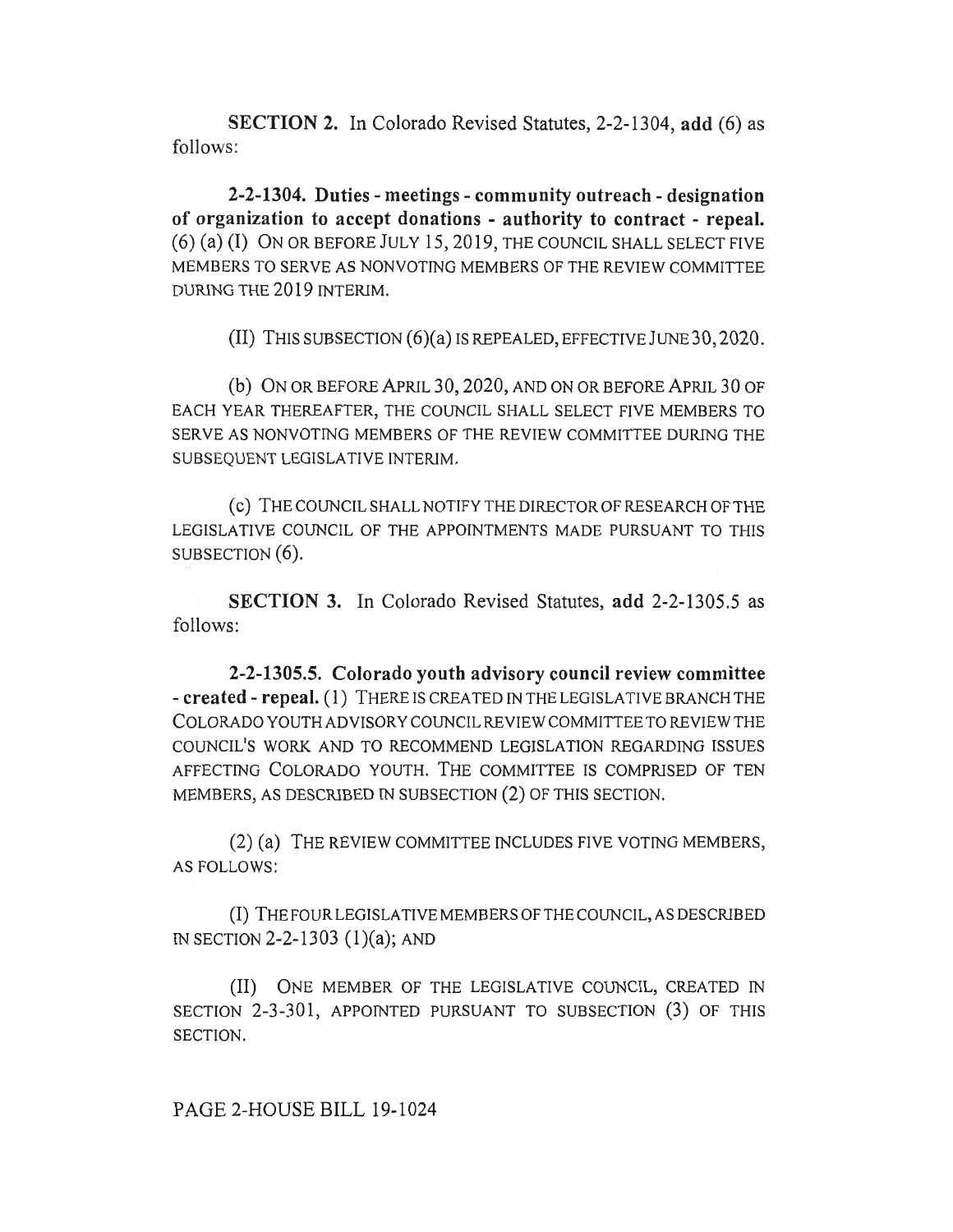(b) THE REVIEW COMMITTEE INCLUDES AS NONVOTING MEMBERS FIVE MEMBERS OF THE COUNCIL, APPOINTED PURSUANT TO SECTION 2-2-1304 (6).

(3) (a) (I) ON OR BEFORE JULY 15, 2019, THE CHAIR OF THE LEGISLATIVE COUNCIL SHALL APPOINT THE MEMBER SERVING PURSUANT TO SUBSECTION (2)(a)(II) OF THIS SECTION TO SERVE DURING THE 2019 INTERIM.

(II) THIS SUBSECTION (3)(a) IS REPEALED, EFFECTIVE JUNE 30, 2020.

(b) ON OR BEFORE APRIL 30, 2020, AND ON OR BEFORE APRIL 30 OF EACH YEAR THEREAFTER, THE CHAIR OF THE LEGISLATIVE COUNCIL SHALL APPOINT THE MEMBER SERVING PURSUANT TO SUBSECTION (2)(a)(II) OF THIS SECTION TO SERVE DURING THE SUBSEQUENT LEGISLATIVE INTERIM.

(4) THE CHAIR OF THE REVIEW COMMITTEE IS THE LEGISLATIVE MEMBER WHO IS SERVING AS A CO-CHAIR OF THE COUNCIL PURSUANT TO SECTION 2-2-1303 (4). THE VICE-CHAIR OF THE REVIEW COMMITTEE IS THE LEGISLATIVE MEMBER WHO IS SERVING AS A VICE-CHAIR OF THE COUNCIL PURSUANT TO SECTION 2-2-1303 (4).

(5) THE REVIEW COMMITTEE MAY MEET UP TO THREE TIMES DURING EACH INTERIM BUT MAY NOT TRAVEL UNLESS AUTHORIZED BY THE EXECUTIVE COMMITTEE OF THE LEGISLATIVE COUNCIL. A MAJORITY OF VOTING MEMBERS CONSTITUTES A QUORUM.

(6) THE REVIEW COMMITTEE MAY RECOMMEND UP TO A TOTAL OF THREE BILLS DURING EACH INTERIM. LEGISLATION RECOMMENDED BY THE REVIEW COMMITTEE MUST BE TREATED AS LEGISLATION RECOMMENDED BY AN INTERIM COMMITTEE FOR PURPOSES OF APPLICABLE DEADLINES, BILL INTRODUCTION LIMITS, AND ANY OTHER REQUIREMENTS IMPOSED BY THE JOINT RULES OF THE GENERAL ASSEMBLY.

(7) VOTING MEMBERS OF THE REVIEW COMMITTEE ARE ENTITLED TO COMPENSATION PURSUANT TO SECTION 2-2-307. SUBJECT TO AVAILABLE FUNDS, NONVOTING MEMBERS MAY RECEIVE REIMBURSEMENT FOR EXPENSES FROM THE FUND CREATED IN SECTION 2-2-1306.

(8) THE LEGISLATIVE COUNCIL STAFF AND THE STAFF OF THE OFFICE OF LEGISLATIVE LEGAL SERVICES SHALL ASSIST THE REVIEW COMMITTEE IN

PAGE 3-HOUSE BILL 19-1024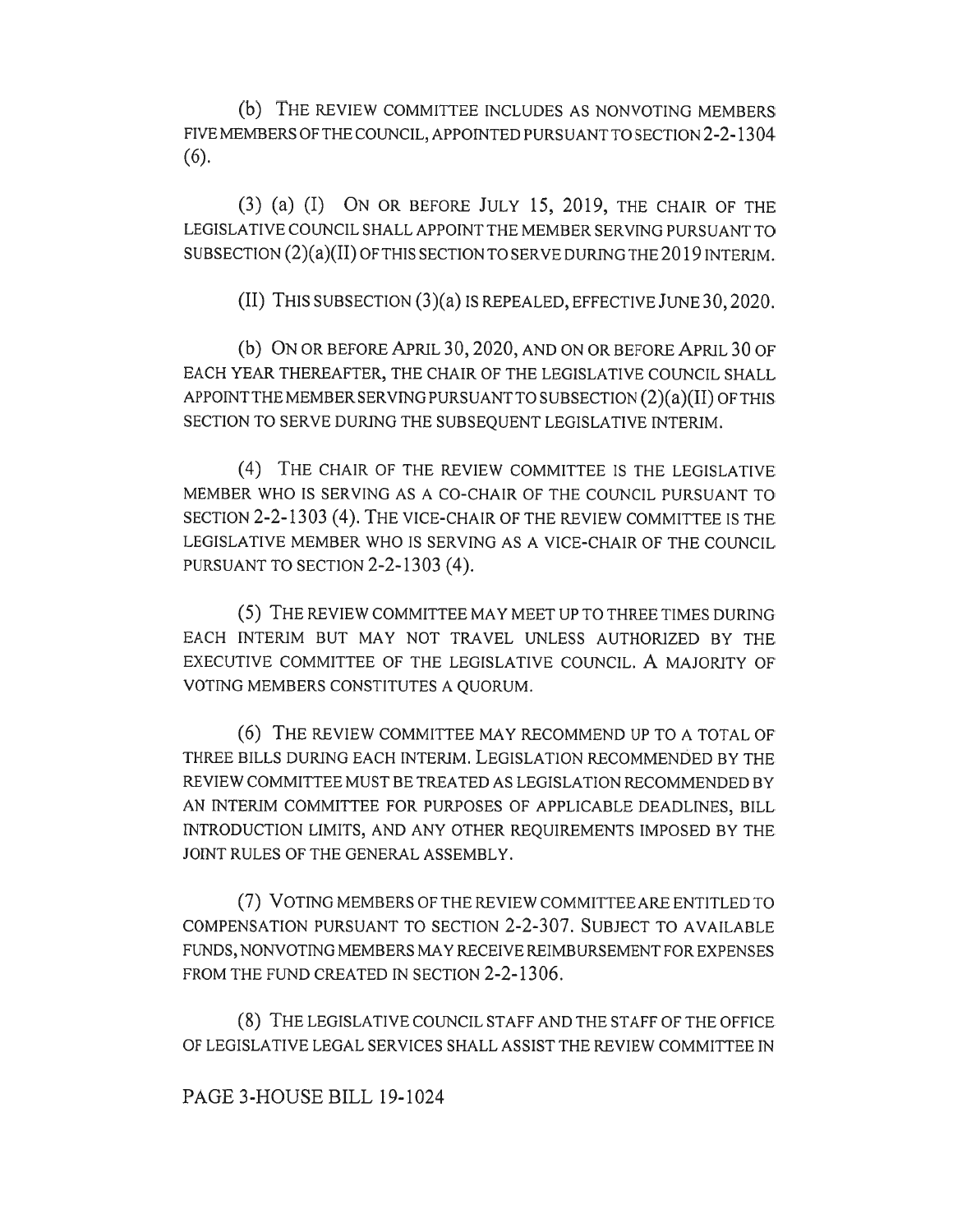## CARRYING OUT ITS DUTIES PURSUANT TO THIS SECTION.

**SECTION 4.** In Colorado Revised Statutes, **amend** 2-2-1306 as follows:

**2-2-1306. Youth advisory council cash fund - created - gifts, grants, and donations.** There is hereby created in the state treasury the youth advisory council cash fund to provide for the direct and indirect costs associated with the implementation of this part 13, including but not limited to lodging, meeting fees, mileage and transportation costs, meals, meeting supplies, copy costs, computer-related costs, and any services for which the council contracts, AND EXPENSES INCURRED BY NONVOTING MEMBERS OF THE REVIEW COMMITTEE. The fund shall consist of any moneys MONEY appropriated by the general assembly to the fund and may also include gifts, grants, and donations obtained directly by the council pursuant to this section. The council is authorized to seek and accept gifts, grants, or donations from private or public sources for the purposes of this part 13. All private and public moneys MONEY received by the council through gifts, grants, or donations shall be transmitted to the state treasurer, who shall credit the same to the fund. The moneys MONEY in the fund shall be continuously appropriated for the direct and indirect costs associated with the implementation of this part 13. Any moneys MONEY in the fund not expended for the purposes of this part 13 may be invested by the state treasurer as provided by law. All interest and income derived from the investment and deposit of moneys MONEY in the fund shall be credited to the fund. Any unexpended and unencumbered moneys MONEY remaining in the fund at the end of a fiscal year shall remain REMAINS in the fund and shall not be credited or transferred to the general fund or another fund.

**SECTION 5. Appropriation.** (1) For the 2019-20 state fiscal year, \$28,790 is appropriated to the legislative department. This appropriation is from the general fund. To implement this act, the department may use this appropriation as follows:

(a) \$18,455 for use by the legislative council staff, which amount is based on an assumption that the legislative council staff will require an additional 0.3 FTE;

(b) \$6,889 for use by committee on legal services, which amount is based on an assumption that the committee on legal services will require an

## PAGE 4-HOUSE BILL 19-1024